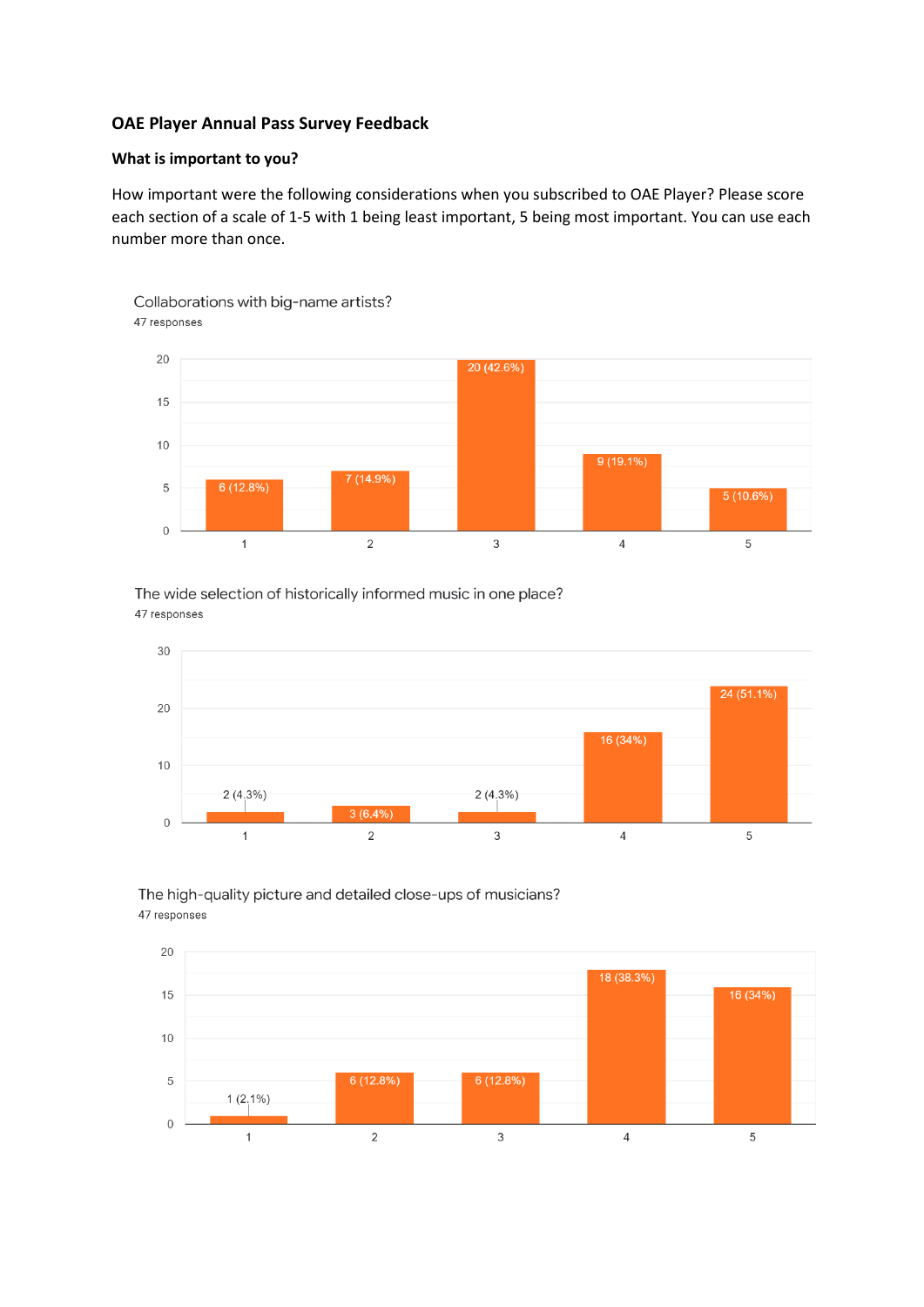You had enjoyed OAE's YouTube channel and you were curious to see what new and creative things OAE might present? 47 responses



You had enjoyed OAE's live concerts and OAE Player felt like the next best thing during lockdown? 47 responses



The convenience of watching films whenever and wherever you chose, as well as the ability to pause and rewatch your favourite bits? 46 responses

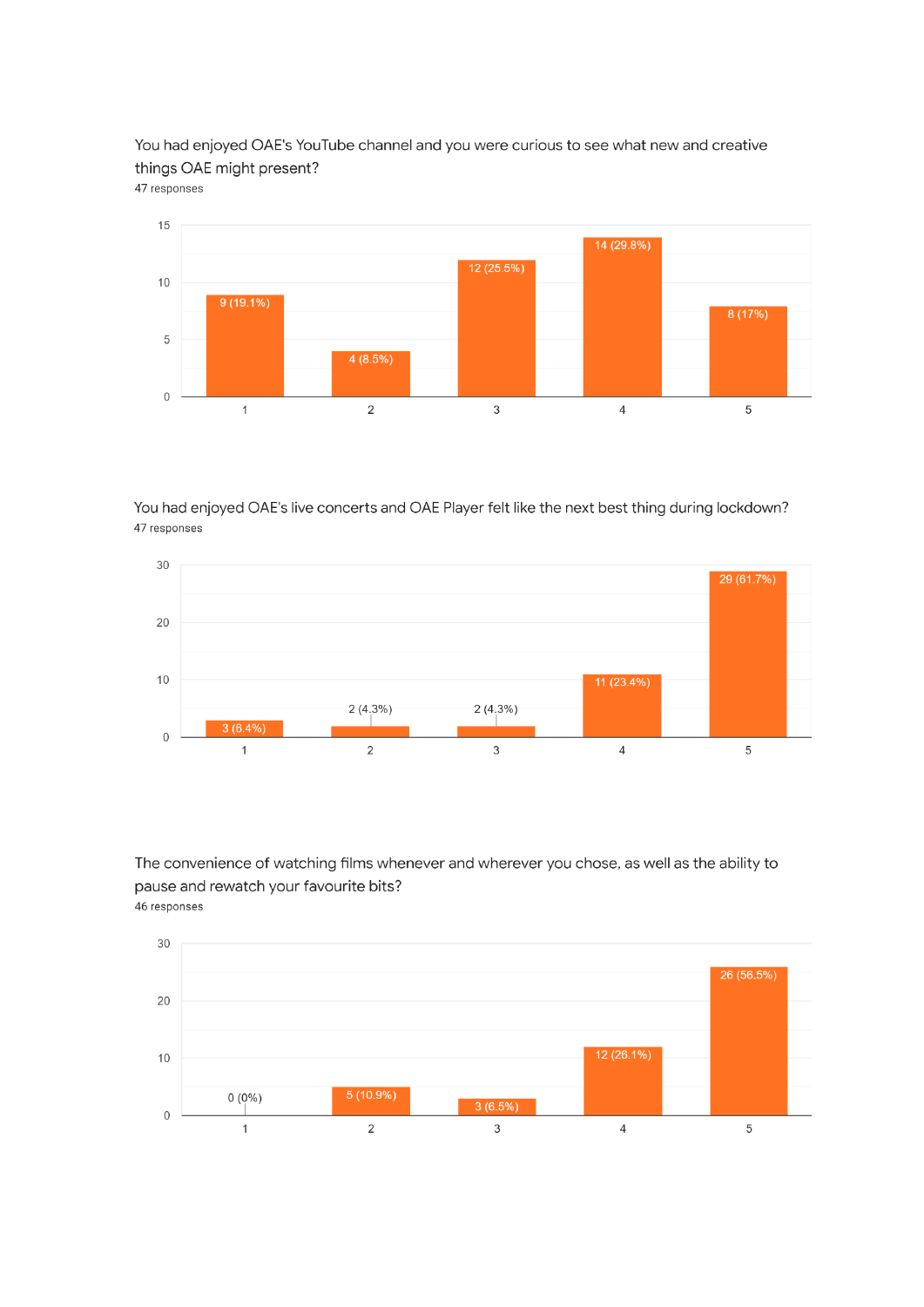You just like the OAE in general.

47 responses



# You wanted to show your support for the OAE?

47 responses



## **Do you have a favourite film on OAE Player? If so, what makes it stand out for you?**

- St John Passion
- Brahms violin concerto just to hear the music which had been part of planned concert season
- St. John passion
- Performances in Fitzrovia chapel and the Asylum Chapel for visual interest on top of great music
- Not really, but prefer it when camera doesn't move around too much as detracts from the music
- I loved the concerts in venues that I know and love but have no way to get to I watched the Nicola Benedetti concert in Snape this week and loved it as I grew up in Suffolk and played in the hall at school.
- Double Concertos prom
- Cold Play Ingenuity to get quality and Video interest
- St John Passion -- but only because we couldn't be there to see it!
- (Sorry, english is not my first language.) I have loved much everything I have watched. Everything is great from "big" conserts (Benedetti, Williams etc) to the "smaller"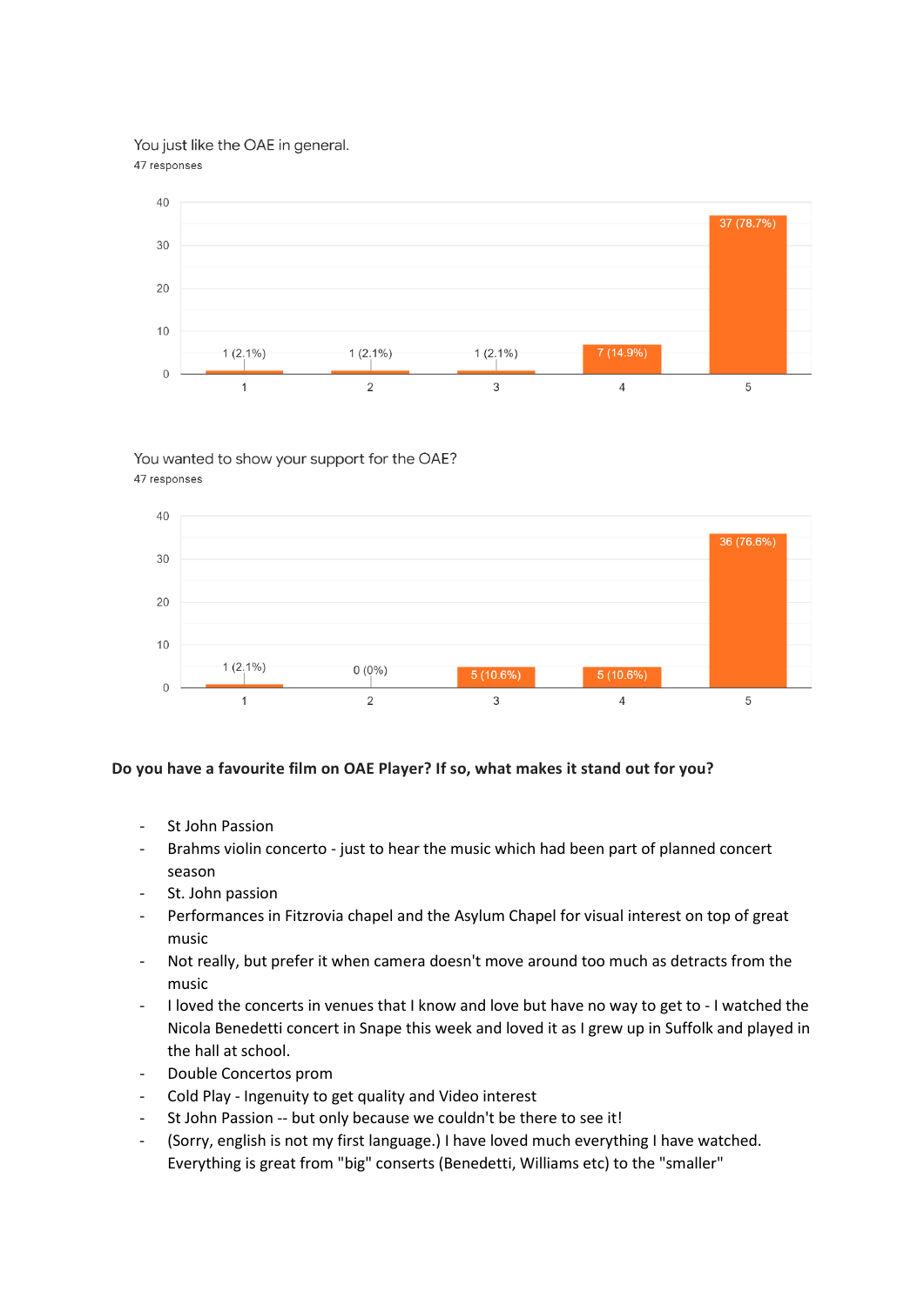preformance (teleman fantasins on cembalo, viola da gamba etc). If I have to choose something that strand out for me I choose the Padmore Masterclasses. Love how the musicians share this evolving moment. Oh, almost forgot, the Bach Cantatas, love them as well. And the st John passion. Very strong.

- St John Passion intimate, moving, involving. Superb atmosphere and performance.
- Nicola Benedetti
- The Bach cantata masterclasses -only problem sometimes was the sound quality when the tutor was talking
- St John Passion the quality of the performances
- RODDY Williams
- Bow to Reason for the energy of the Brahms violin concerto, St John Passion for a definitive performance, Sea Voyages and Salvation for the quality of the production
- St. John Passion was excellent in all respects: performance, sound quality, videography (is that a word?)
- Seeing Double the mix of music and musicianship (Honestly, this is a very difficult question as I've enjoyed just about all the movies I've watched and have watched a half a dozen multiple times)
- St John Passion. Sharing a performance, albeit virtually, of such a significant work at that time.
- St John's Passion
- The recording of the St.John Passion with Mark Padmore was one of the most memorable
- St John Passion superb performance which was clearly designed with the OAE player in mind
- Alina Ibragimova playing Brahms' violin concerto is one of my favourites Alina's playing was captivating and I felt totally involved as I was taken on an amazing journey through the work.
- Lots of favourites
- Messiah. Thought the location, set-up & atmosphere on OAE Player recording outstanding (no surprise orchestra, soloists and chorus all first rate as well).
- St John Passion intensity of musical and textual communication amplified by the actions of all involved plus the atmosphere of the venue - the visuals.
- Bach Cantatas because I love singing the arias myself, and playing them with friends

## **Do you have a favourite composer or work that you would like to hear us play?**

- Bach
- Handel
- Rameau!!!!
- I like surprises that I haven't heard
- Beethoven, Mozart, Brahms
- Bach, of course, but others as well
- I love all the composers that the OAE focuses on
- Handel secular oratorios and concerti grossi.
- Well, you are the experts, you choose :). Maby I personaly is not that in to romanticism (yet), my favorite composers is maby from end of baraque to early classisism (something like from Corelli to Hayden). But I am going to give Brahms a chans.
- Bach violin and oboe concerto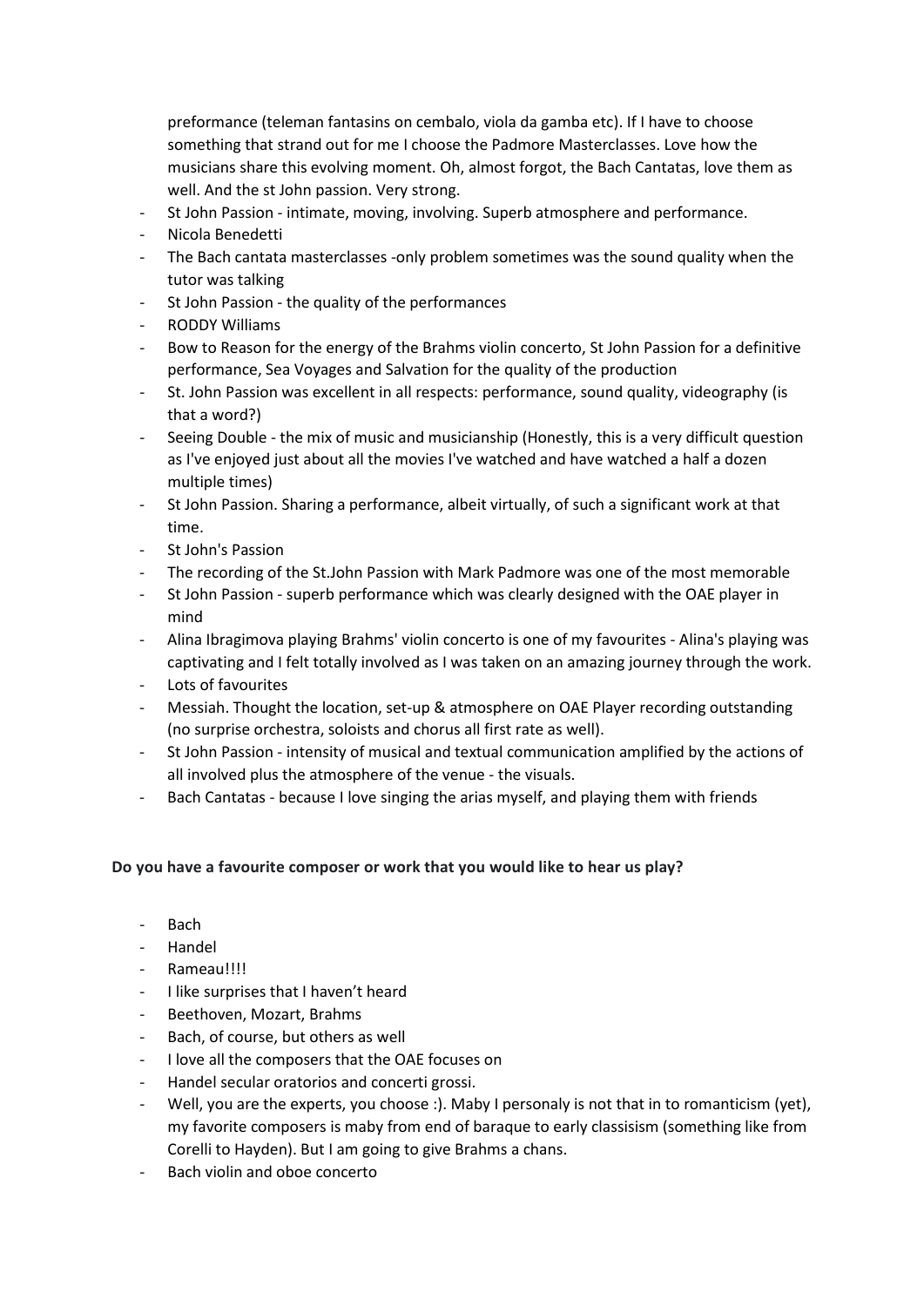- J C Bach Ach ich Wassers gnug
- J S Bach
- Strauss Four Last Songs
- **Beethoven**
- I like making new discoveries
- Telemann: concerto for flute, oboe d'amore, viola d'amore
- Brandenbergs? Finzi Dies Natalis? Handel German Arias?
- Not really, although I have found your performances of Bach especially stunning. I would like to hear more of what you can do with Hayden.
- Bach and Beethoven
- So many Bach, Handel, Vivaldi, Mozart, Beethoven et al.
- Schutz, Buxtehude
- Bach and English 17th century music
- No. Open mind.
- Bach / Mozart
- Mozart Sinfonia Concertante for Violin and Viola
- We enjoy the range which you offer
- Perhaps some French Baroque music Lulley, Rameau and similar.
- Corelli
- Bach is my absolute favourite so, more cantatas please. And the Motets. Also Telemann cantatas.

## **Are there any other art forms that you would like to see us work with eg. poetry or aerial gymnastics?**

- No
- No
- Poetry
- Contemporary dance
- Surprise me.. I loved the body paint/Purcell film
- I love collaborations with voices especially wary English music. I would definitely enjoy concerts where music from a set period was presented with poetry from the same era of it told a strong story together.
- No.
- Poetry would be interesting
- Dance, poetry
- Not especially
- Can't say I enjoyed the collaboration with the other art forms, but I maybe in a minority. A musical event while 'drowning' in a goldfish bowl didn't appeal at all! Poetry etc would probably be OK.
- Modern dance
- Aerial gymnastics?? What??? Telemann on trapeze? Rameau on ropes? No, just stick to the music that OAE does so well.
- circus arts generally a tie up with Giffords Circus?
- Poetry Visual Art Film
- No.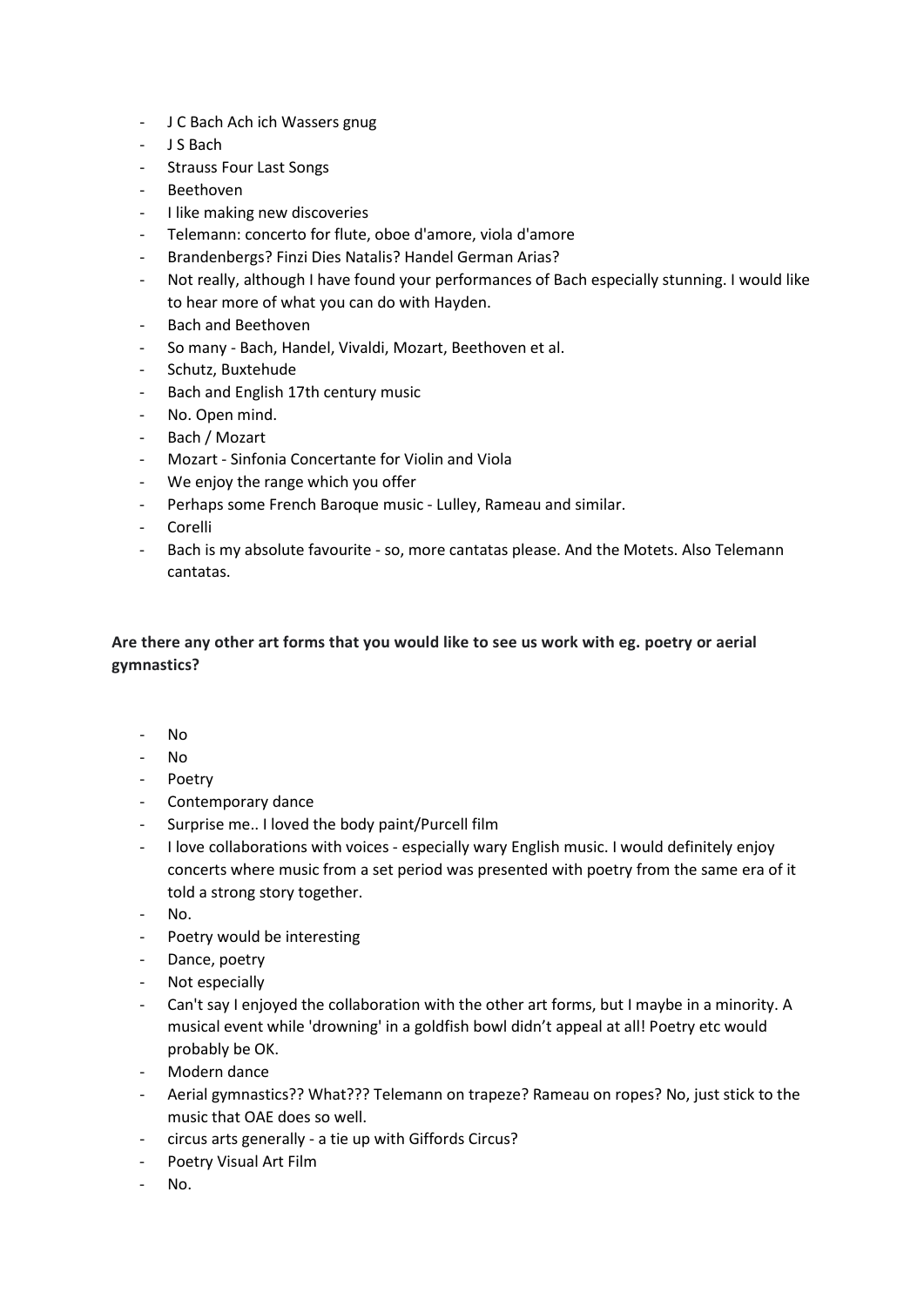- Not particularly, but I am always up for letting an artist be creative
- Music
- No!
- Perhaps visual displays / backdrops related to era of particular music.
- Yes please to aerial gymnastics!
- Drawing
- Poetry would be my preference

An OAE Player Annual Pass is £99. Do you consider that to be 46 responses



Would you consider renewing your annual pass when it expires? 47 responses



#### **What could be improved that would encourage you to renew your annual pass?**

- Advance knowledge of planned programme
- It's sometimes a bit complicated to get in
- Access on YouTube is good
- Extending the format to support smart TVs would be good but not essential- it is a big ask for the benefit.
- The transmission is often interrupted by repeated buffering; not sure whether it's my system or yours...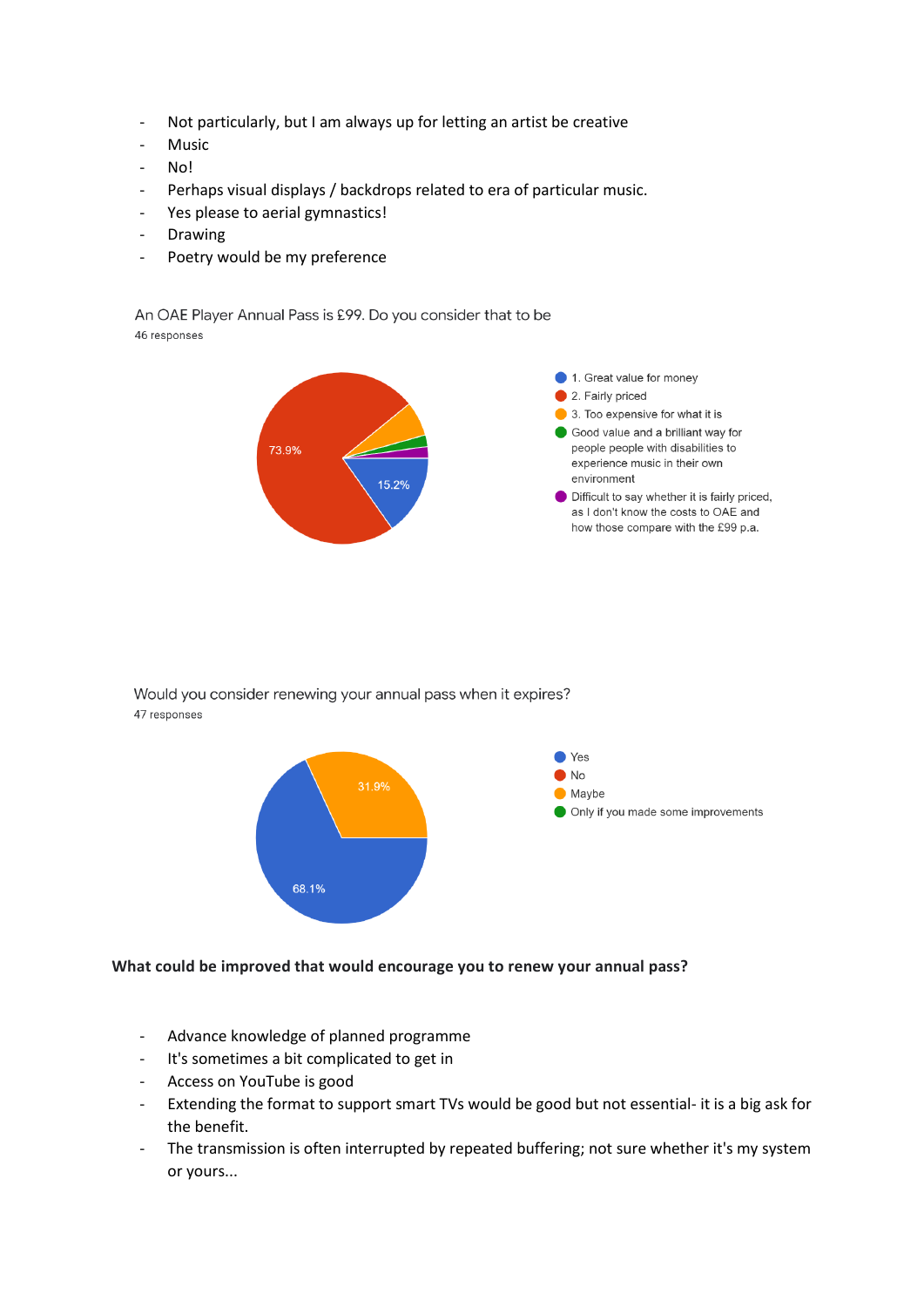- The actual ordering process is a bit 'clunky' streamlining that would be a big improvement.
- easier use
- Masterclasses were also highlights, and we'd like to see more of them.
- n/a
- Smoother log in process. Words and translations on subtitles for vocal items
- To improve the ease of navigating the website I find it very confusing and overlay of moving images rather than stopping on a tab.
- Easier access to a performance or recording. The present way of registering is infuriatingly complicated
- Easier to access
- More consistent output without long gaps. Sometimes there's a lot going up on there other times, nothing at all
- The quality of your digital programme
- The number of choices
- More experimentation with 20th/ 21st century music
- I'd far rather go to live OAE concerts
- Make me feel special for being one of the first to sign up, when the service was so new.
- Better publicising of programme. I missed many of the concerts as only publicised on email. It would help to have an overall programme of upcoming events. Maybe there was one but I never saw it.
- More music/films
- More hours in the day! I'll be back to many live concerts.
- Pre-concert talks, interviews with musicians etc available on OAE player
- More super music and outstanding performances
- Nothing it's a superb feature and I fully intend to renew it, should this be possible.
- Quantity of concerts I want to listen to and watch
- Make it possible to see what is new. Put dates on concerts. Whether I renew or not will depend on how whether you will continue to offer about the same amount of content, which is not at all obvious. I hope you do. I am too afraid of getting Covid, despit ebeing vaccinated, and don't plan on making the train and underground journey into London any more.
- I would prefer to be able to access via a dedicated TV channel, like the OAE youTube channel
- I don't really need any encouragement to renew!
- No improvement sought, but as our social diaries recover, so we are attending more and more live concerts and therefore might find that we don't have time to devote to watching on line.
- Still find it quite difficult to 'sign in' probably fault of my ageing tech and brain!
- More Bach
- Maybe some of the rehearsal sessions were a bit long. But I thought it was fabulous, overall.

**This is the last of our questions. Thank you for making it all the way to the end. Do you have any questions for us or anything you'd like to tell us? If so, please leave your email so we can respond to you. If not, you can leave this space blank and hit the 'submit' button below!**

- We were regulars for BUE, but in the last 18 months I have become too infirm to attend concerts in person. I have been hoping you would continue with OAE Player!